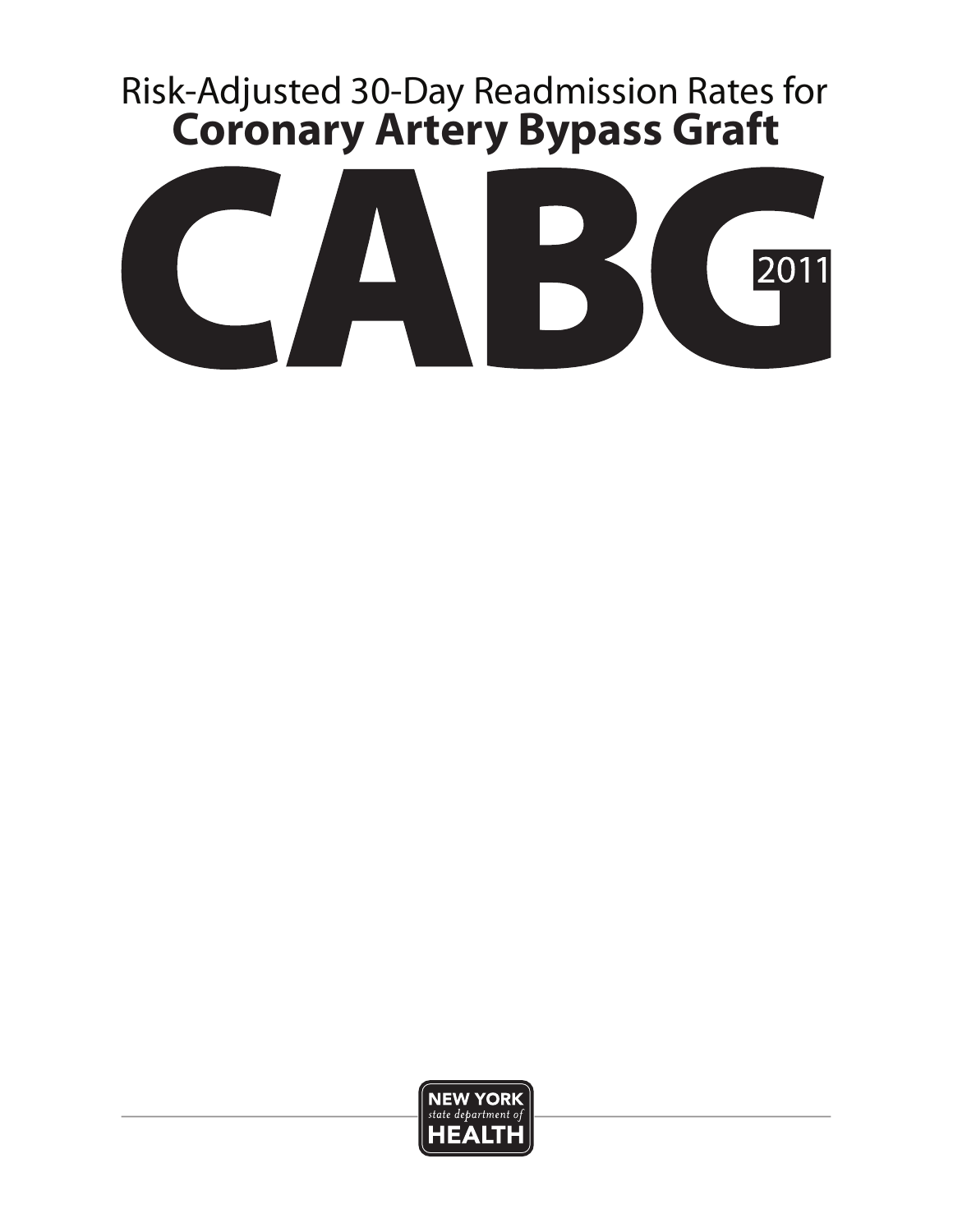#### <sup>2</sup>**Introduction**

For over twenty years, the NYS Cardiac Data Reporting System has been a powerful resource for quality improvement in the areas of cardiac surgery and percutaneous coronary interventions (PCI). Building on this strong foundation, we are pleased to now present for the first time risk-adjusted 30-day readmission rates for coronary artery bypass graft surgery (CABG) patients.

Annual reports on CABG outcomes in NYS, publicly released for many years, have provided valuable information to patients and health care providers concerning mortality outcomes after CABG. This new report serves as a complement to the existing mortality reports. Readmissions data are regarded as an important measure of hospital quality and resource utilization, and are currently being reported by the federal Center for Medicare and Medicaid Services for a few medical conditions for Medicare patients. The data provided here serve as an additional factor that patients and referring providers may consider when developing treatment plans. Patients are encouraged to discuss this information with their health care provider.

This report was developed with clinical guidance from the NYS Cardiac Advisory Committee, an advisory body to the Commissioner of Health consisting of nationally recognized cardiac surgeons, cardiologists and others from related disciplines working both in New York State and elsewhere. The Cardiac Advisory Committee is to be commended for sustained leadership in these efforts.

The data that serve as the basis for these reports is collected by the NYS Department of Health cooperatively with hospitals throughout the state. Careful auditing and rigorous analysis assure that the results contained in these reports represent meaningful outcome assessments. Hospitals and physicians in NYS can take pride in the excellent patient care provided and in their role in contributing to this unique, collaborative, quality improvement system.

#### **Patient Population**

This report is based on data for patients discharged between December 1, 2010, and November 30, 2011, provided by all 40 non-federal hospitals in NYS where CABG was performed. CABG surgery is an operation in which a vein or artery from another part of the body is used to create an alternate path for blood to flow to the heart muscle, bypassing the arterial blockage. Isolated CABG means CABG was performed with no other major heart surgery at the same time.

In total there were 8674 Isolated CABG procedures performed during this time period. As more fully described in the mortality report, 47 cases were excluded from all analyses for reasons including pre-procedural risk of shock and out-of-country residence. This left 8627 cases for to be considered for analysis of readmission. For various reasons, some additional cases are excluded from analysis in this report. The reasons for exclusion and number of cases affected are described below.

Records belonging to patients residing outside NYS were excluded because there is no reliable way to track out-of-state readmissions. This accounted for 309 cases. Another 75 patients were excluded because they died in the same admission as their index CABG, so readmission was impossible.

In one case, a patient was readmitted for subsequent CABG within 30 days of the index CABG and therefore, the second admission was considered only as 30-day readmission and was excluded from index CABG count.

In total, the number of exclusions was 432, leaving 8242 cases to be examined for 30-day readmission.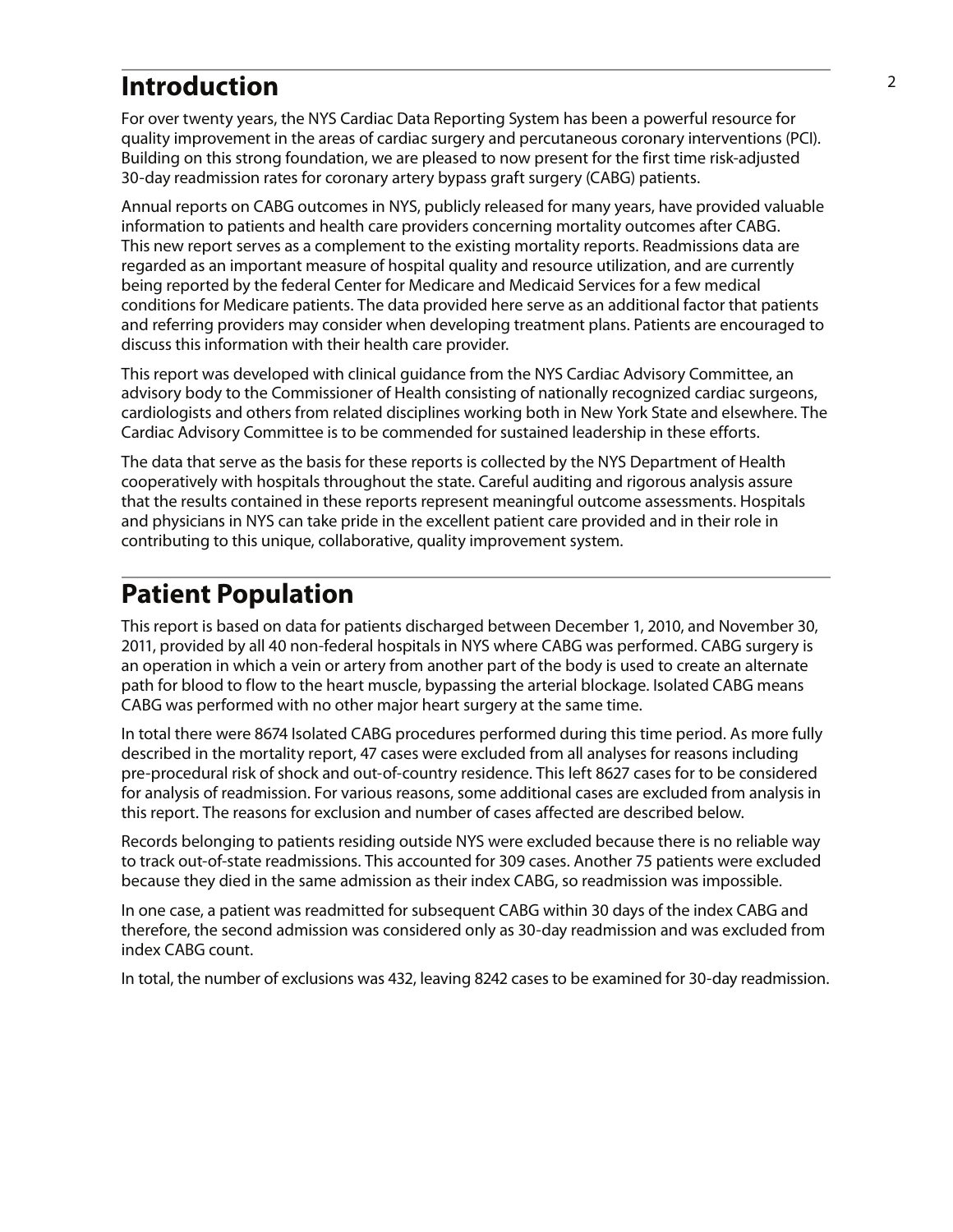# **Data Collection, Data Validation and Identifying** <sup>3</sup> **30-Day Readmission Rates**

As more fully described in the mortality report, approximately 40 risk factors relating to patients' demographic and clinical characteristics are collected by hospitals' cardiac surgery departments. Along with information about the hospital, physician and the patient's status at discharge, these data are entered into the Cardiac Surgery Reporting System (CSRS) database and sent to the Department of Health for analysis. Data are verified through review of unusual reporting frequencies, cross-matching of CSRS data with other Department of Health databases and a review of medical records for a sample of cases.

Data on readmission are obtained from the Department of Health's acute care hospital dataset, the Statewide Planning and Research Cooperative System (SPARCS), which contains data pertaining to all acute care hospital discharges in the state.

Thirty-day readmission is defined as admission to a NYS non-Federal hospital within 30 days of discharge from the index hospitalization. For patients whose index hospitalization ends in transfer to another acute care facility, the 30 day period begins upon discharge from the second hospital.

# **Assessing Patient Risk and Predicting 30-Day Readmission Rates for Providers**

Patient risk of 30-day readmission is assessed using the same methods used for assessing mortality risk. All potential risk factors are considered and those that are independently related to readmission are identified and given weights so as to best predict the risk of 30-day readmission for each patient. These probabilities are used to calculate the expected readmission rate (ERR) for each hospital by adding the predicted probabilities of readmission for each of the provider's patients and dividing by the number of patients. The resulting rate is an estimate of what the provider's readmission rate would have been if the hospital's performance was identical to the state performance. Each hospital's ERR is then contrasted with its observed readmission rate (ORR), which is the number of CABG patients who were readmitted within 30 days divided by the total number of CABG records analyzed.

To calculate the risk-adjusted readmission rate (RARR), the ORR for each provider is first divided by the provider's ERR, and this ratio is then multiplied by the overall statewide readmission rate (14.96 percent in 2011). The RARR represents the best estimate, based on the associated statistical model, of what the provider's 30-day readmission rate would have been if the provider had a mix of patients identical to the statewide mix. Thus, the RARR has, to the extent possible, ironed out differences among providers in patient severity of illness, since it arrives at a readmission rate for each provider based on an identical group of patients.

# **Interpreting the Risk-Adjusted Readmission Rate**

This analysis is based on all-cause readmission not just readmission directly related to the CABG procedure. Not all readmissions represent a poor patient outcome or reflect poor patient care. However, by risk-adjusting and comparing the results across the many hospitals that perform this procedure we are able to look for meaningful differences from the overall statewide experience.

If the RARR is significantly lower than the statewide readmission rate, the hospital has a better performance than the state as a whole; if the RARR is significantly higher than the statewide readmission rate, the hospital has a worse performance than the state as a whole.

The RARR is used in this report as a measure of quality of care provided by hospitals. However, there are reasons that a provider's RARR may not be indicative of its true quality, just as risk-adjusted mortality rates (RAMRs) may not be indicative of true quality. For example, extreme outcome rates may occur due to chance alone. This is particularly true for low-volume providers, for whom very high or very low rates are more likely to occur than for high-volume providers. To prevent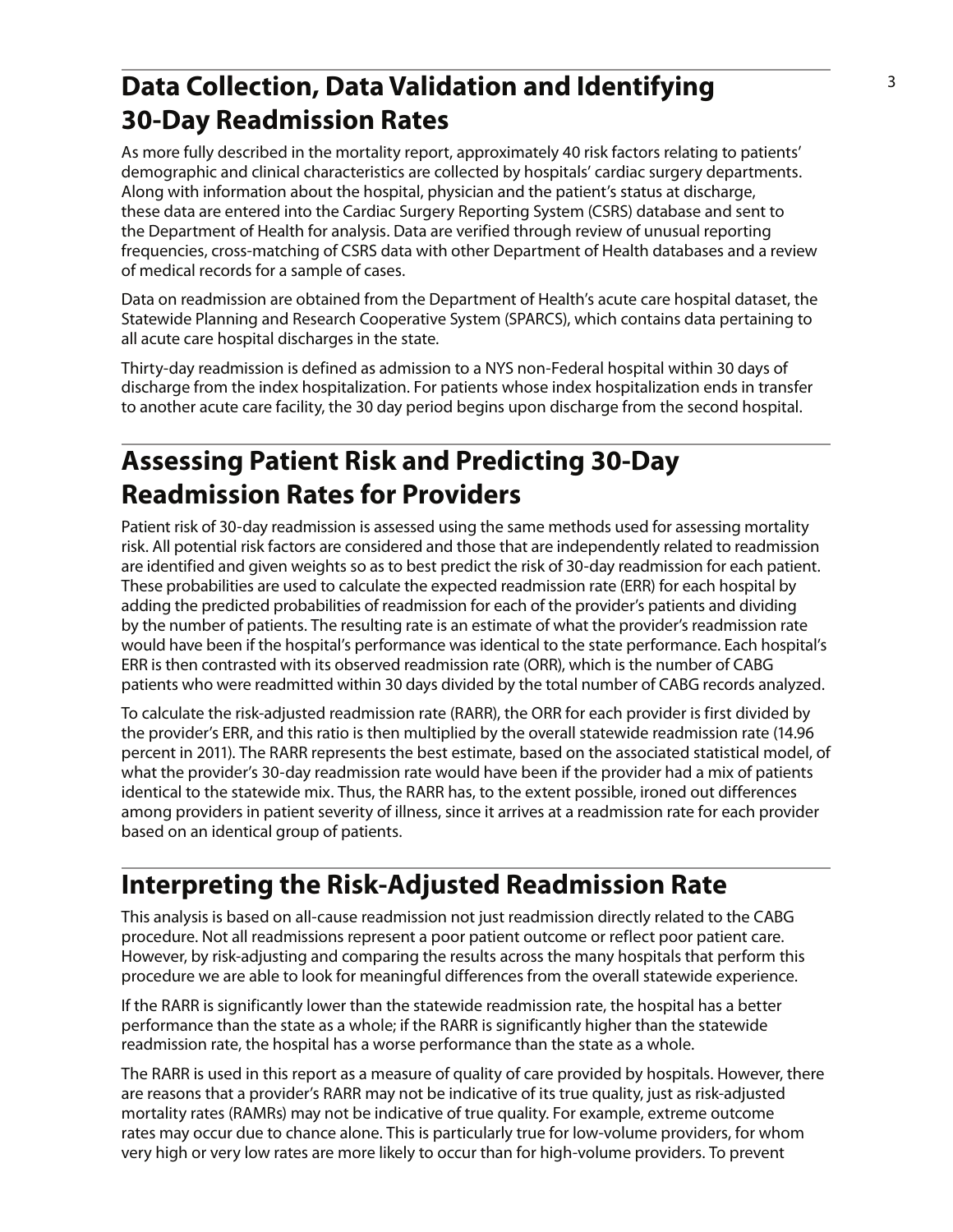misinterpretation of differences caused by chance variation, expected ranges (confidence intervals) 4 are included in the reported results. Differences in hospital coding of risk factors could be an additional reason that a hospital's RARR may not be reflective of quality of care. The Department of Health monitors the quality of coded data by reviewing patients' medical records to ascertain the presence of key risk factors. When significant coding problems are discovered, hospitals are required to correct these data and are subject to subsequent monitoring.

### **How This Initiative Contributes to Quality Improvement**

One goal of the Department of Health and the Cardiac Advisory Committee is to improve the quality of care in relation to cardiac surgery and angioplasty in NYS. Providing the hospitals, cardiac surgeons (who perform cardiac surgery) and cardiologists (who perform PCI) in NYS with data about their own outcomes for these procedures allows them to examine the quality of their own care and to identify opportunities to improve that care.

The data collected and analyzed in this program are reviewed by the Cardiac Advisory Committee, which assists with interpretation and advises the Department of Health regarding which hospitals and physicians may need special attention. Committee members have also conducted site visits to particular hospitals and have recommended that some hospitals obtain the expertise of outside consultants to design improvements for their programs.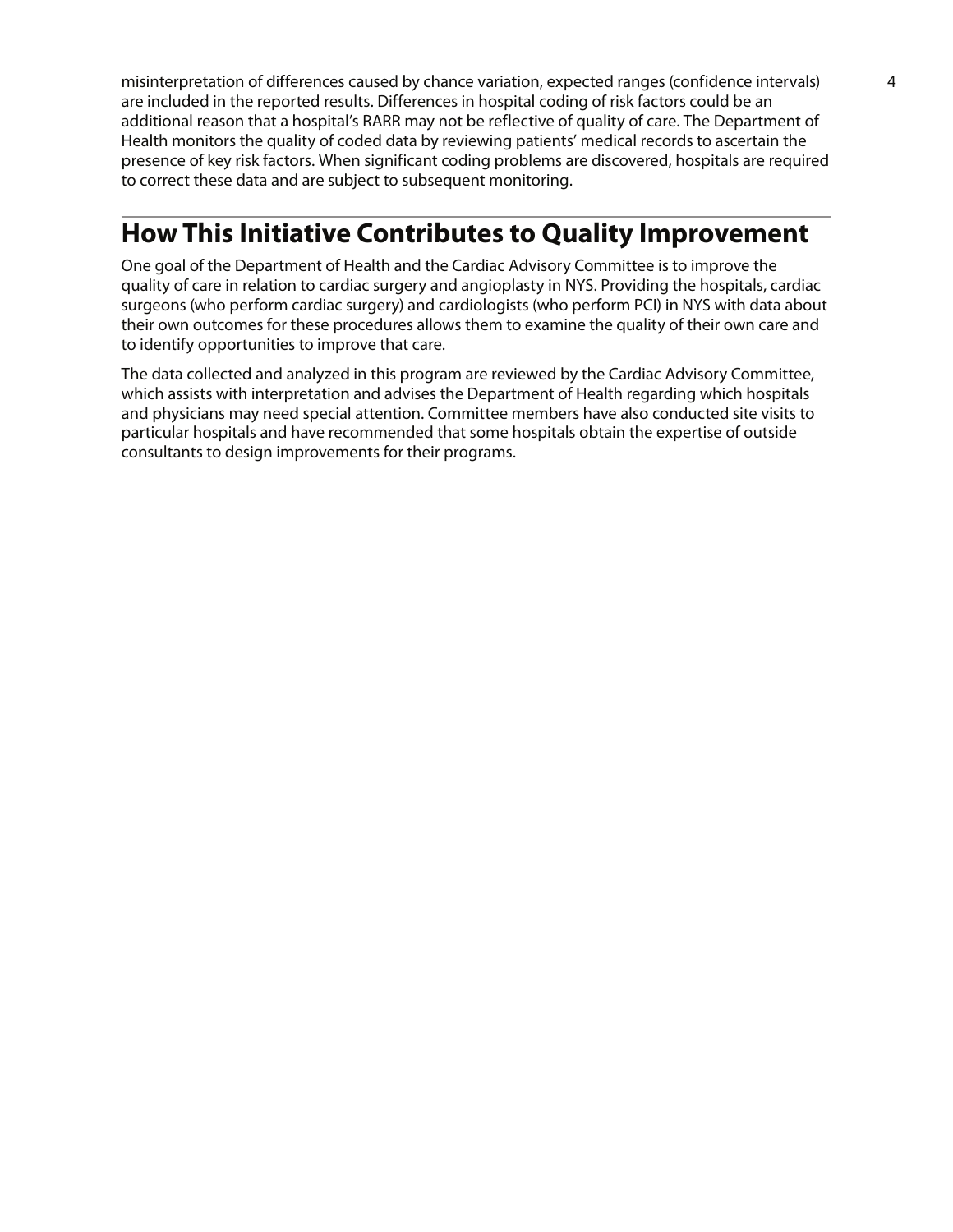### <sup>5</sup>**2011 Hospital Risk-Adjusted Readmission for CABG**

Table 1 presents the 30-day readmission results for the 40 hospitals performing CABG in NYS in 2011 for which data could be analyzed. The table contains, for each hospital, the number of CABGs resulting in 2011 discharges, the number of in-hospital/30-day readmissions, the ORR, the ERR based on the statistical model presented in Appendix 1, the RARR and a 95 percent confidence interval for the RARR.

The overall in-hospital/30-day ORR for the 8242 CABGs included in this 2011 analysis was 14.96 percent. Observed readmission rates ranged from 8.82 percent to 24.68 percent. The range in ERRs, which measure patient severity of illness, was between 12.88 percent and 18.01 percent. The RARRs, which measure hospital performance, range from 9.52 percent to 24.06 percent. Based on confidence intervals for RARRs, three hospitals (Lenox Hill Hospital in Manhattan, University Hospital Stony Brook, and Winthrop University Hospital in Mineola) had RARRs that were significantly higher than the statewide average. Two hospitals (Maimonides Medical Center in Brooklyn and St. Peter's Hospital in Albany) had RARRs that were significantly lower than the statewide average.

#### Definitions of key terms are as follows:

**The observed readmission rate (ORR)** is the observed number of 30-day readmissions divided by the total number of analyzed cases.

**The expected readmission rate (ERR)** is the sum of the predicted probabilities of readmission for all patients divided by the total number of analyzed cases.

**The risk-adjusted readmission rate (RARR)** is the best estimate, based on the statistical model, of what the provider's readmission rate would have been if the provider had a mix of patients similar to the statewide mix. It is obtained by first dividing the ORR by the ERR, and then multiplying that quotient by the statewide readmission rate (14.96 percent 30-day readmission rate for all CABG patients discharged in 2011).

**Confidence intervals** indicate which hospitals had significantly more or fewer readmissions than expected given the risk factors of their patients. Hospitals with significantly higher rates than expected after adjusting for risk are those with confidence intervals entirely above the statewide rate. Hospitals with significantly lower rates than expected, given the severity of illness of their patients before the CABG, have confidence intervals entirely below the statewide rate.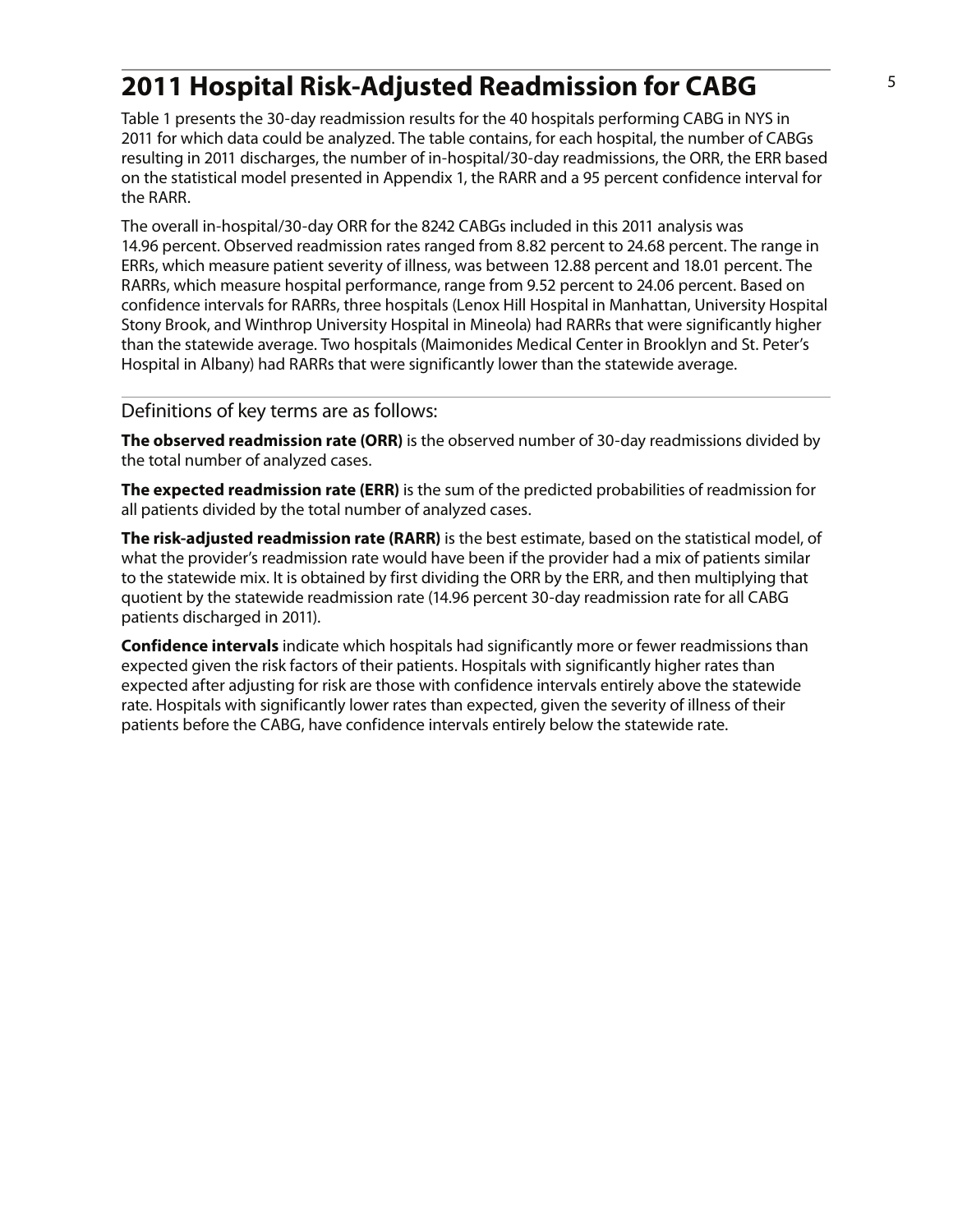# Table 1 and 1 and 1 and 1 and 1 and 1 and 1 and 1 and 1 and 1 and 1 and 1 and 1 and 1 and 1 and 1 and 1 and 1 and 1 and 1 and 1 and 1 and 1 and 1 and 1 and 1 and 1 and 1 and 1 and 1 and 1 and 1 and 1 and 1 and 1 and 1 and

Hospital Observed, Expected, and Risk-Adjusted 30-Day Readmission Rates (RARR) for Coronary Artery Bypass Graft Surgery in New York State, 2011 Discharges

| <b>Hospital</b>                | Cases | <b>Readmissions</b> | <b>ORR</b> | <b>ERR</b> | <b>RARR</b> | 95% CI for RARR |
|--------------------------------|-------|---------------------|------------|------------|-------------|-----------------|
| <b>Albany Medical Center</b>   | 220   | 24                  | 10.91      | 14.84      | 11.00       | (7.04, 16.36)   |
| Arnot Ogden Med Ctr            | 68    | 6                   | 8.82       | 13.75      | 9.60        | (3.50, 20.89)   |
| <b>Bellevue Hospital Ctr</b>   | 92    | 17                  | 18.48      | 13.52      | 20.45       | (11.9, 32.75)   |
| Beth Israel Med Ctr            | 159   | 23                  | 14.47      | 13.28      | 16.30       | (10.3, 24.46)   |
| <b>Buffalo General Hosp</b>    | 283   | 39                  | 13.78      | 15.50      | 13.30       | (9.46, 18.18)   |
| Champ. Valley Phys Hosp        | 79    | 8                   | 10.13      | 13.40      | 11.31       | (4.87, 22.28)   |
| <b>Ellis Hospital</b>          | 179   | 16                  | 8.94       | 14.05      | 9.52        | (5.44, 15.46)   |
| Erie County Med Ctr            | 80    | 12                  | 15.00      | 13.71      | 16.37       | (8.45, 28.60)   |
| Good Sam - Suffern             | 111   | 19                  | 17.12      | 14.49      | 17.68       | (10.6, 27.61)   |
| Lenox Hill Hospital            | 249   | 56                  | 22.49      | 15.68      | $21.46*$    | (16.2, 27.86)   |
| Long Island Jewish MC          | 128   | 21                  | 16.41      | 15.91      | 15.43       | (9.55, 23.58)   |
| M I Bassett Hospital           | 61    | $\overline{7}$      | 11.48      | 14.54      | 11.81       | (4.73, 24.34)   |
| <b>Maimonides Medical Ctr</b>  | 267   | 32                  | 11.99      | 17.10      | $10.49**$   | (7.17, 14.80)   |
| Mercy Hospital                 | 353   | 44                  | 12.46      | 14.57      | 12.80       | (9.30, 17.18)   |
| <b>Millard Fillmore Hosp</b>   | 209   | 31                  | 14.83      | 15.28      | 14.52       | (9.86, 20.61)   |
| <b>Montefiore - Moses</b>      | 176   | 27                  | 15.34      | 14.85      | 15.46       | (10.2, 22.49)   |
| Montefiore - Weiler            | 204   | 39                  | 19.12      | 14.40      | 19.86       | (14.1, 27.16)   |
| Mount Sinai Hospital           | 286   | 51                  | 17.83      | 13.79      | 19.34       | (14.4, 25.43)   |
| NY Hospital - Queens           | 96    | 11                  | 11.46      | 13.42      | 12.77       | (6.37, 22.85)   |
| NY Methodist Hospital          | 88    | 20                  | 22.73      | 15.21      | 22.36       | (13.7, 34.53)   |
| NYP- Columbia Presby.          | 303   | 41                  | 13.53      | 14.66      | 13.81       | (9.91, 18.73)   |
| NYP- Weill Cornell             | 159   | 21                  | 13.21      | 14.53      | 13.60       | (8.41, 20.79)   |
| <b>NYU Hospitals Center</b>    | 114   | 16                  | 14.04      | 12.88      | 16.31       | (9.31, 26.48)   |
| North Shore Univ Hosp          | 353   | 60                  | 17.00      | 15.03      | 16.92       | (12.9, 21.78)   |
| Rochester General Hosp         | 309   | 40                  | 12.94      | 14.83      | 13.06       | (9.33, 17.78)   |
| Southside Hospital             | 110   | 21                  | 19.09      | 16.20      | 17.63       | (10.9, 26.95)   |
| St. Elizabeth Med Ctr          | 206   | 28                  | 13.59      | 15.65      | 12.99       | (8.63, 18.77)   |
| St. Francis Hospital           | 701   | 92                  | 13.12      | 15.13      | 12.98       | (10.5, 15.92)   |
| St. Josephs Hospital           | 389   | 51                  | 13.11      | 16.56      | 11.85       | (8.82, 15.58)   |
| St. Lukes at St. Lukes         | 94    | 12                  | 12.77      | 15.16      | 12.60       | (6.50, 22.01)   |
| St. Peters Hospital            | 268   | 28                  | 10.45      | 15.18      | $10.29**$   | (6.84, 14.88)   |
| <b>Staten Island Univ Hosp</b> | 280   | 39                  | 13.93      | 13.55      | 15.38       | (10.9, 21.03)   |
| <b>Strong Memorial Hosp</b>    | 243   | 41                  | 16.87      | 14.47      | 17.45       | (12.5, 23.67)   |
| <b>UHS - Wilson Med Ctr</b>    | 151   | 24                  | 15.89      | 15.28      | 15.56       | (9.97, 23.15)   |
| Univ. Hosp-Brooklyn            | 63    | 15                  | 23.81      | 18.01      | 19.78       | (11.1, 32.63)   |
| Univ. Hosp-Stony Brook         | 231   | 57                  | 24.68      | 15.34      | 24.06 *     | (18.2, 31.17)   |
| Univ. Hosp-Upstate             | 153   | 24                  | 15.69      | 16.35      | 14.36       | (9.20, 21.36)   |
| Vassar Bros. Med Ctr           | 201   | 20                  | 9.95       | 13.72      | 10.85       | (6.62, 16.76)   |
| Westchester Med Ctr            | 245   | 36                  | 14.69      | 15.93      | 13.80       | (9.66, 19.10)   |
| Winthrop Univ. Hosp            | 281   | 64                  | 22.78      | 14.66      | $23.23*$    | (17.9, 29.67)   |
| <b>Total</b>                   | 8242  | 1233                | 14.96      |            |             |                 |

\* Risk-adjusted readmission rate significantly higher than statewide rate based on 95 percent confidence interval.

\*\* Risk-adjusted readmission rate significantly lower than statewide rate based on 95 percent confidence interval.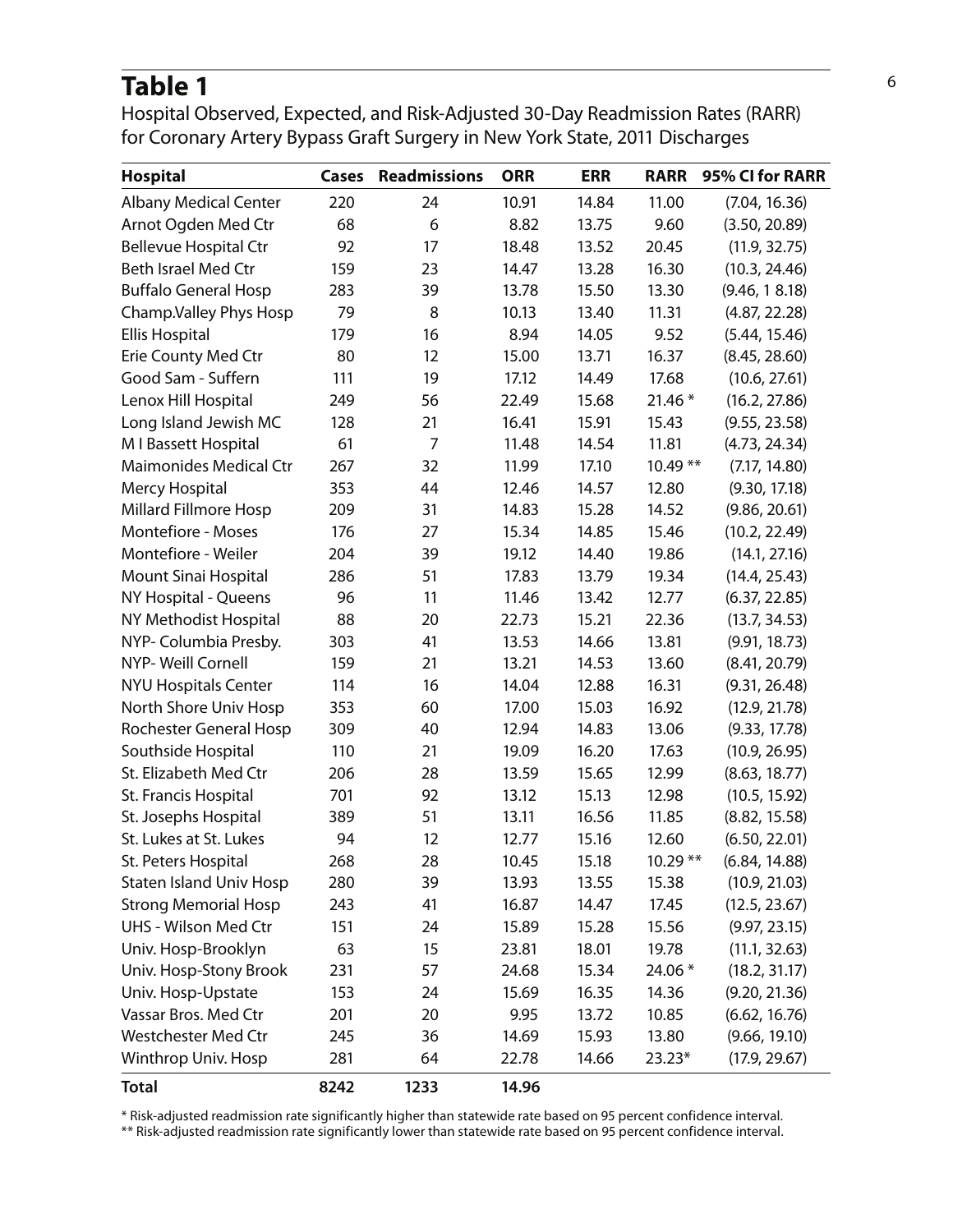#### **Appendix 1** <sup>7</sup>

#### 2011 Risk Factors For CABG 30-Day Readmission

The significant pre-procedural risk factors for 30-day readmissions following CABG in 2011 are presented in the table that follows.

For risk factors that are binary (that is, there are two possibilities – the patient either has the condition or does not have the condition), the odds ratio for the risk factor represents the number of times more likely to be readmitted a patient with that risk factor is than a patient without the risk factor, all other risk factors being the same. For example, the odds ratio for the risk factor "Peripheral Vascular Disease" is 1.546. This means that a patient with peripheral vascular disease is approximately 1.546 times more likely to be readmitted to a hospital within 30 days following discharge after CABG than a patient without peripheral vascular disease who has the same other significant risk factors. The risk factors Female Gender, COPD, and Diabetes are also interpreted in this way.

For age, the odds ratio roughly represents the number of times more likely to be readmitted a patient who is older than 60 is compared to a patient who is one year younger but otherwise has the same significant risk factors. Thus, the chance of 30-day readmission for a patient undergoing CABG who is 61 years old is approximately 1.021 times that of a patient 60 years old undergoing CABG, if all other risk factors are the same. All patients age 60 and younger have roughly the same odds of being readmitted within 30-days if their other risk factors are identical.

Body surface area (BSA) is a function of height and weight and increases for larger heights and weights. This model includes terms for both BSA and BSA-squared, reflecting the complex relationship between BSA and 30-day readmission rate. The quadratic function of BSA (BSA-squared) used in the statistical model reflects the fact that patients with very high and very low BSAs tend to have higher risks of readmissions than patients with intermediate levels of BSA. This functional form is used to improve the model's ability to predict readmissions, but it means that the odds ratios for these terms do not have a straightforward interpretation.

Ejection Fraction, which is the percentage of blood in the heart's left ventricle that is expelled when it contracts (with more denoting a healthier heart), is subdivided into four ranges (less than 20 percent, 20 to 29 percent, 30 to 39 percent and 40 percent or more). The last range is referred to as the reference category. This means that the odds ratio that appears for the other Ejection Fraction categories in the table is relative to patients with an ejection fraction of 40 percent or more. Thus, a CABG patient with an ejection fraction of less than 20 percent is about 1.663 times as likely to be readmitted to a hospital within 30 days as a patient with an ejection fraction of 40 percent or higher, all other significant risk factors being the same.

Renal Failure is subdivided into four groups. Two categories represent patients with various levels of elevated creatinine but no dialysis. One category includes patients with renal failure on dialysis. These groups are relative to patients who are not on dialysis and had no pre-CABG creatinine values greater than 1.3 mg/dL.